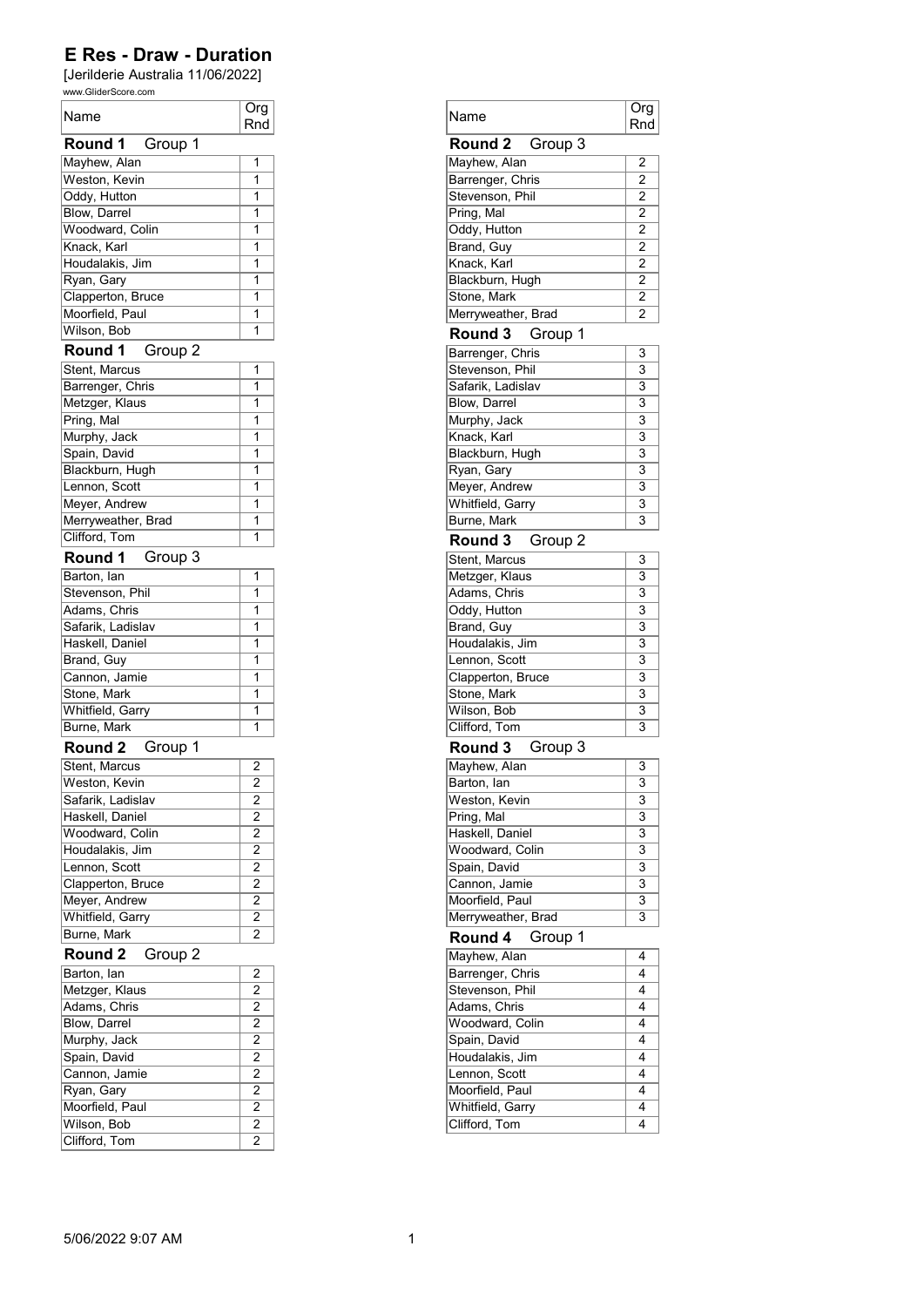| Name                | Org<br>Rnd     |
|---------------------|----------------|
| Group 2<br>Round 4  |                |
| Barton, lan         | 4              |
| Weston, Kevin       | 4              |
| Pring, Mal          | 4              |
| Oddy, Hutton        | 4              |
| Haskell, Daniel     | 4              |
| Murphy, Jack        | 4              |
| Blackburn, Hugh     | 4              |
| Clapperton, Bruce   | 4              |
| Meyer, Andrew       | 4              |
| Wilson, Bob         | 4              |
| Burne, Mark         | 4              |
| Group 3<br>Round 4  |                |
| Stent, Marcus       | 4              |
| Metzger, Klaus      | 4              |
| Safarik, Ladislav   | 4              |
| Blow, Darrel        | 4              |
| Brand, Guy          | 4              |
| Knack, Karl         | 4              |
| Cannon, Jamie       | 4              |
| Ryan, Gary          | 4              |
| Stone, Mark         | 4              |
| Merryweather, Brad  | 4              |
| Round 5<br>Group 1  |                |
| Metzger, Klaus      | 5              |
| Pring, Mal          | 5              |
| Safarik, Ladislav   | 5              |
| Haskell, Daniel     | 5              |
| Brand, Guy          | 5              |
| Spain, David        | 5              |
| Blackburn, Hugh     | 5              |
| Ryan, Gary          | 5              |
| Clapperton, Bruce   | 5              |
| Moorfield, Paul     | 5              |
| Whitfield, Garry    | 5              |
| Group 2<br>Round 5  |                |
| Mayhew, Alan        | 5              |
| Barrenger, Chris    | $\overline{5}$ |
| Weston, Kevin       | 5              |
| Adams, Chris        | 5              |
| Murphy, Jack        | 5              |
| Knack, Karl         | $\overline{5}$ |
| Cannon, Jamie       | 5              |
| Lennon, Scott       | 5              |
| Stone, Mark         | 5              |
| Wilson, Bob         | 5              |
| Burne, Mark         | 5              |
| Round 5<br>Group 3  |                |
| Stent, Marcus       | 5              |
| Barton, lan         | 5              |
| Stevenson, Phil     | 5              |
| Oddy, Hutton        | 5              |
| <b>Blow, Darrel</b> | $\overline{5}$ |
| Woodward, Colin     | 5              |
| Houdalakis, Jim     | $\overline{5}$ |
| Meyer, Andrew       | $\overline{5}$ |
| Merryweather, Brad  | 5              |
| Clifford, Tom       | $\overline{5}$ |

| Rnd | Name                         | Org<br>Rnd     |
|-----|------------------------------|----------------|
|     | Group 1<br>Round 6           |                |
| 4   | Mayhew, Alan                 | 6              |
| 4   | Barton, lan                  | 6              |
| 4   | Metzger, Klaus               | 6              |
| 4   | Safarik, Ladislav            | 6              |
| 4   | Blow, Darrel                 | 6              |
| 4   | Brand, Guy                   | 6              |
| 4   | Spain, David                 | 6              |
| 4   |                              | 6              |
|     | Houdalakis, Jim              |                |
| 4   | Meyer, Andrew                | 6              |
| 4   | Wilson, Bob                  | 6              |
| 4   | Burne, Mark                  | 6              |
|     | Round 6<br>Group 2           |                |
| 4   | Stent, Marcus                | 6              |
| 4   | Stevenson, Phil              | 6              |
| 4   | Pring, Mal                   | 6              |
| 4   | Murphy, Jack                 | 6              |
| 4   | Knack, Karl                  | 6              |
| 4   | Cannon, Jamie                | 6              |
| 4   | Lennon, Scott                | 6              |
| 4   | Clapperton, Bruce            | 6              |
| 4   |                              | 6              |
| 4   | Moorfield, Paul              | 6              |
|     | Whitfield, Garry             |                |
|     | Clifford, Tom                | 6              |
| 5   | Round 6<br>Group 3           |                |
| 5   | Barrenger, Chris             | 6              |
| 5   | Weston, Kevin                | 6              |
| 5   | Adams, Chris                 | 6              |
| 5   | Oddy, Hutton                 | 6              |
| 5   | Haskell, Daniel              | 6              |
| 5   | Woodward, Colin              | 6              |
| 5   | Blackburn, Hugh              | 6              |
| 5   | Ryan, Gary                   | 6              |
| 5   | Stone, Mark                  | 6              |
| 5   | Merryweather, Brad           | 6              |
|     |                              |                |
|     | Round 7<br>Group 1           |                |
| 5   | Barrenger, Chris             | 7              |
|     |                              |                |
| 5   | Weston, Kevin                | 7              |
| 5   | Adams, Chris                 | 7              |
| 5   |                              | 7              |
| 5   | Oddy, Hutton                 | 7              |
|     | Blow, Darrel                 |                |
| 5   | Brand, Guy                   | 7              |
| 5   | Spain, David                 | 7              |
| 5   | Cannon, Jamie                | 7              |
| 5   | Clapperton, Bruce            | 7              |
| 5   | Meyer, Andrew                | 7              |
| 5   | Whitfield, Garry             | 7              |
|     | Round 7<br>Group 2           |                |
| 5   | Mayhew, Alan                 | 7              |
| 5   | Barton, lan                  | $\overline{7}$ |
| 5   |                              | 7              |
|     | Metzger, Klaus               | 7              |
| 5   | Haskell, Daniel              | 7              |
| 5   | Woodward, Colin              |                |
| 5   | Knack, Karl                  | $\overline{7}$ |
| 5   | Blackburn, Hugh              | 7              |
| 5   | Lennon, Scott                | 7              |
| 5   | Stone, Mark                  | 7              |
| 5   | Wilson, Bob<br>Clifford, Tom | 7<br>7         |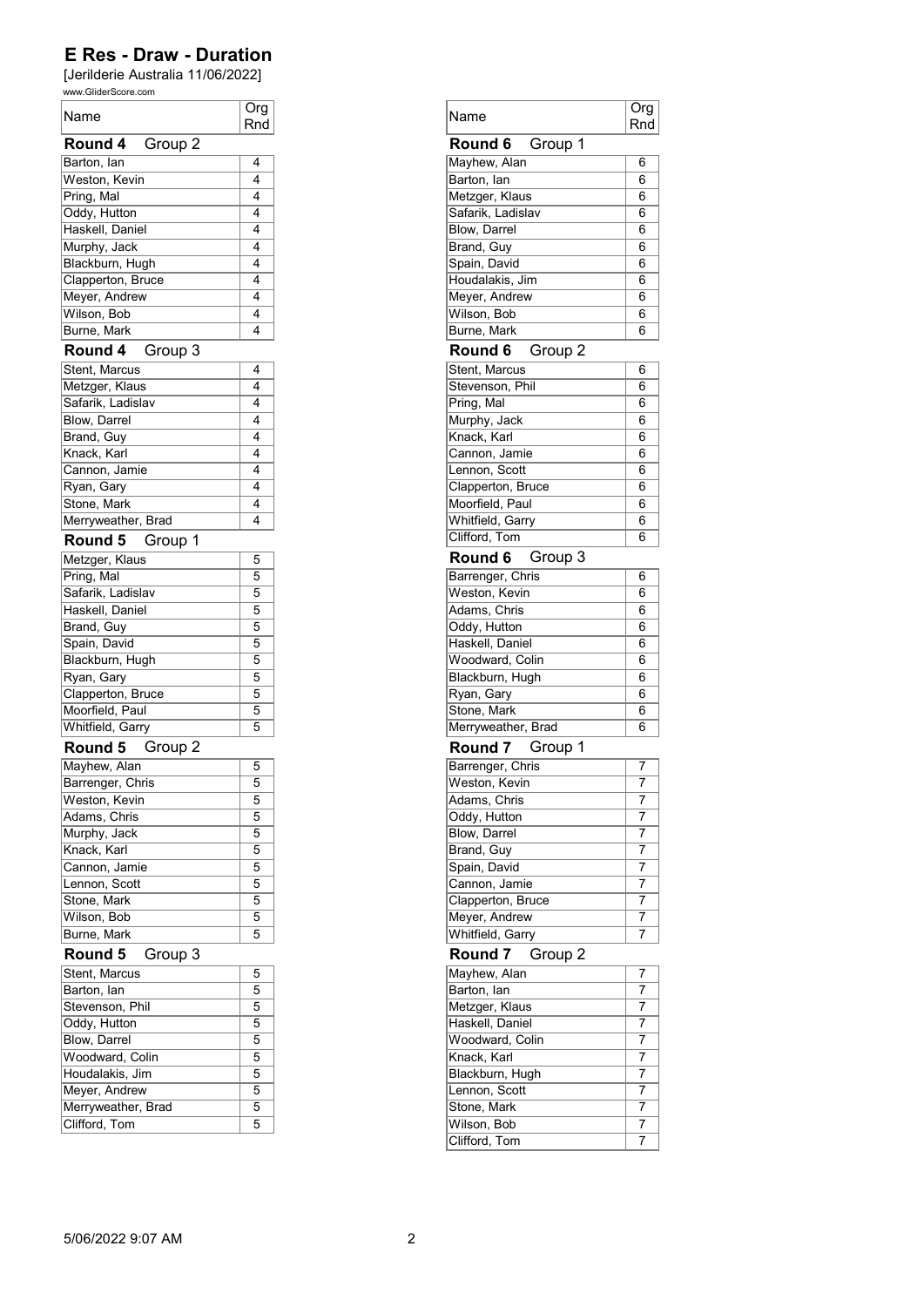| Name                            | Org<br>Rnd     |
|---------------------------------|----------------|
| Round 7<br>Group 3              |                |
| Stent, Marcus                   | 7              |
| Stevenson, Phil                 | 7              |
| Pring, Mal                      | 7              |
| Safarik, Ladislav               | 7              |
| Murphy, Jack                    | 7              |
| Houdalakis, Jim                 | 7              |
| Ryan, Gary                      | 7              |
| Moorfield, Paul                 | 7              |
| Merryweather, Brad              | 7              |
| <b>Burne, Mark</b>              | 7              |
| Round 8<br>Group 1              |                |
| Barton, lan                     | 8              |
| Weston, Kevin                   | 8              |
| Pring, Mal                      | 8              |
| Oddy, Hutton                    | 8              |
| Blow, Darrel<br>Murphy, Jack    | 8<br>8         |
| Spain, David                    | 8              |
| Houdalakis, Jim                 | 8              |
| Lennon, Scott                   | 8              |
| Stone, Mark                     | 8              |
| <b>Whitfield, Garry</b>         | 8              |
| Round 8                         |                |
| Group 2                         |                |
| Mayhew, Alan                    | 8<br>8         |
| Stevenson, Phil<br>Adams, Chris | 8              |
| Safarik, Ladislav               | 8              |
|                                 | 8              |
| Brand, Guy<br>Blackburn, Hugh   | 8              |
| Ryan, Gary                      | 8              |
| Clapperton, Bruce               | 8              |
| Meyer, Andrew                   | 8              |
| Merryweather, Brad              | 8              |
| Clifford, Tom                   | 8              |
| Group 3<br>Round 8              |                |
| Stent, Marcus                   | 8              |
| Barrenger, Chris                | 8              |
| Metzger, Klaus                  | $\overline{8}$ |
| Haskell, Daniel                 | 8              |
| Woodward, Colin                 | 8              |
| Knack, Karl                     | 8              |
| Cannon, Jamie                   | 8              |
| Moorfield, Paul                 | 8              |
| Wilson, Bob                     | 8              |
| Burne, Mark                     | 8              |
| Round 9<br>Group 1              |                |
| Barrenger, Chris                | 9              |
| Stevenson, Phil                 | 9              |
| Pring, Mal                      | 9              |
| Safarik, Ladislav               | 9              |
| <b>Blow, Darrel</b>             | 9              |
| Woodward, Colin                 | 9              |
| Spain, David                    | 9              |
| Cannon, Jamie                   | 9              |
| Clapperton, Bruce               | 9              |
| Stone, Mark                     | 9              |
| Wilson, Bob                     | 9              |

| Org<br>Rnd     | Name                            | Org<br>Rnd      |
|----------------|---------------------------------|-----------------|
|                | Group 2<br><b>Round 9</b>       |                 |
| 7              | Stent, Marcus                   | 9               |
| 7              | Barton, lan                     | 9               |
| 7              | Weston, Kevin                   | 9               |
| 7              | Adams, Chris                    | 9               |
| $\overline{7}$ | Brand, Guy                      | 9               |
| $\overline{7}$ | Knack, Karl                     | 9               |
| 7              | Blackburn, Hugh                 | 9               |
|                |                                 |                 |
| 7              | Ryan, Gary                      | 9               |
| 7              | Moorfield, Paul                 | 9               |
| 7              | Whitfield, Garry                | 9               |
|                | Clifford, Tom                   | 9               |
| 8              | Round 9<br>Group 3              |                 |
| 8              | Mayhew, Alan                    | 9               |
| 8              | Metzger, Klaus                  | 9               |
| 8              | Oddy, Hutton                    | 9               |
| 8              | Haskell, Daniel                 | 9               |
| 8              | Murphy, Jack                    | 9               |
| 8              | Houdalakis, Jim                 | 9               |
|                |                                 |                 |
| 8              | Lennon, Scott                   | 9               |
| 8              | Meyer, Andrew                   | 9               |
| 8              | Merryweather, Brad              | 9               |
| 8              | Burne, Mark                     | 9               |
|                | Round 10 Group 1                |                 |
| 8              | Barrenger, Chris                | 10              |
| 8              | Weston, Kevin                   | 10              |
| 8              | Pring, Mal                      | 10              |
| 8              | Safarik, Ladislav               | 10              |
| 8              | Haskell, Daniel                 | 10              |
| 8              | Brand, Guy                      | 10              |
| 8              |                                 |                 |
|                | Knack, Karl                     | 10              |
| 8              | Houdalakis, Jim                 | 10              |
| 8              | Meyer, Andrew                   | 10              |
| 8              | Wilson, Bob                     | 10              |
| 8              | Clifford, Tom                   | 10              |
|                | Round 10 Group 2                |                 |
| 8              | Mayhew, Alan                    | 10              |
| 8              | Metzger, Klaus                  | 10              |
| 8              | Adams, Chris                    | $\overline{10}$ |
| 8              | Blow, Darrel                    | 10              |
| 8              | Woodward, Colin                 | 10              |
|                |                                 |                 |
| 8              | Blackburn, Hugh                 | 10              |
| 8              | Lennon, Scott                   | 10              |
| 8              | Clapperton, Bruce               | 10              |
| 8              | Moorfield, Paul                 | 10              |
| 8              | Merryweather, Brad              | 10              |
|                | Burne, Mark                     | 10              |
| 9              | Round 10<br>Group 3             |                 |
| 9              | Stent, Marcus                   | 10              |
|                | Barton, lan                     | 10              |
|                | Stevenson, Phil                 | 10              |
| 9              | Oddy, Hutton                    | 10              |
| 9              |                                 | 10              |
| 9              |                                 |                 |
| 9              | Murphy, Jack                    |                 |
| 9              | Spain, David                    | 10              |
| 9              | Cannon, Jamie                   | 10              |
| 9              | Ryan, Gary                      | 10              |
| 9<br>9         | Stone, Mark<br>Whitfield, Garry | 10<br>10        |